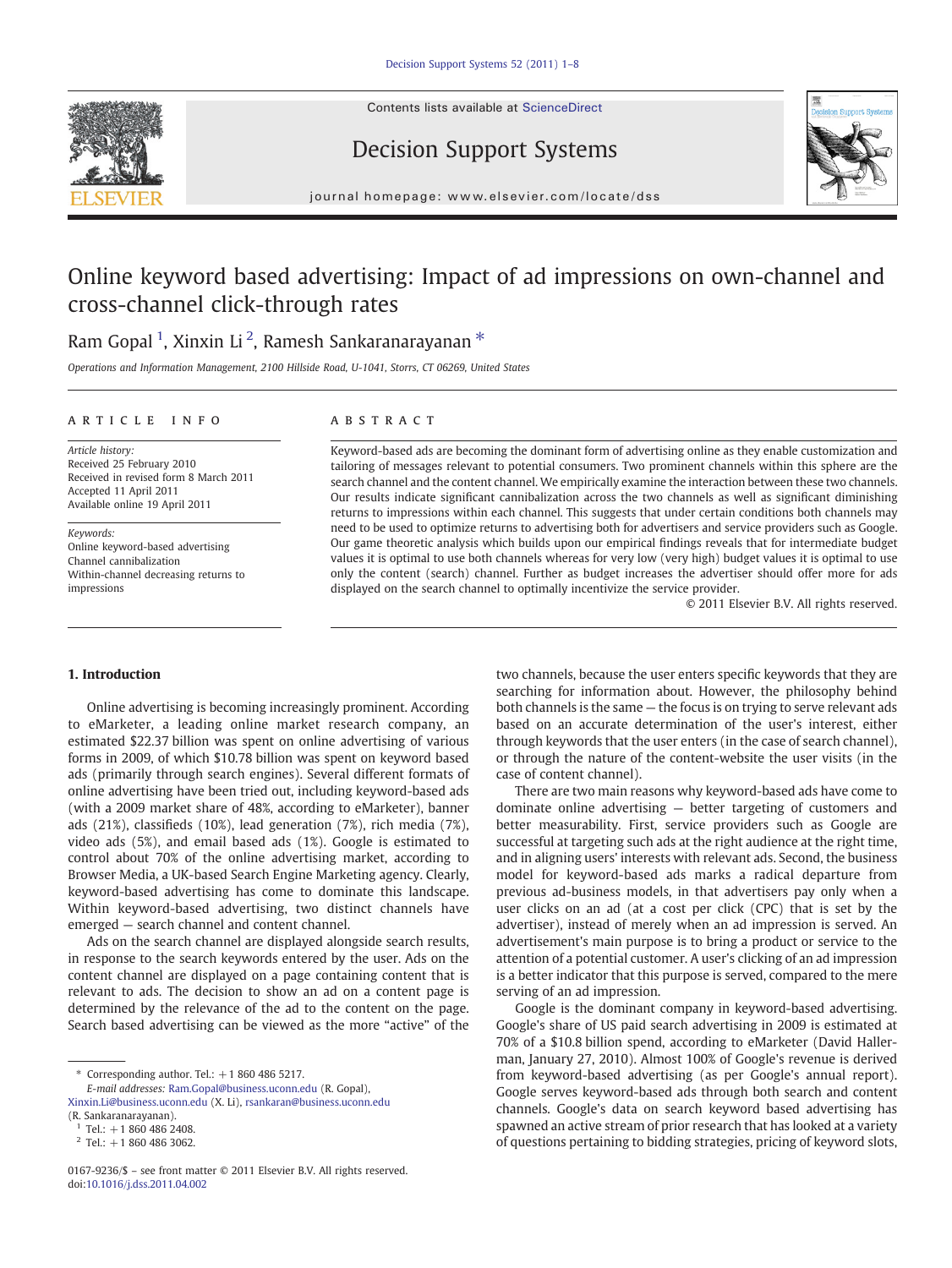role of ad rank on conversions, and so on, but within the context of the search channel. Our research draws upon a Google ad-dataset that includes search as well as content channels, and focuses on the interaction effects between the search and content channels. This aspect has not been studied hitherto.

Since advertisers have a choice of displaying their ads over Google's search channel and/or content channel, this raises several questions for advertisers and service providers — do ads shown on one channel affect the likelihood of similar ads being clicked on the other channel, and if they do, should ads be shown over both channels, or over one channel only? In addition, if both channels are chosen, how should the ad budget and impressions be optimally allocated between the two channels? This question is complicated by the fact that both channels are owned by the same firm (i.e. Google). These will be the main research questions studied in this paper. These questions are of importance to online advertisers which need to make channel selection and budgeting decisions with regard to their ad campaigns. Further, these questions are of importance to researchers seeking to better understand the growing impact of online keyword based advertising.

We explore these questions by first formulating an empirical model to examine the interaction effects between the two channels. Our results suggest the presence of significant cross-channel cannibalization: with an increase in the number of impressions on either channel, the click-through rate for the other channel de $c$ reases.<sup>3</sup> While this result would imply that the advertiser and service provider should stick with one channel to display ads, this decision is complicated by our further finding on the presence of within-channel decreasing returns to impressions: with an increase in the number of impressions on either channel, the click-through rate for that channel decreases as well. Given the presence of both effects, how channels should be utilized optimally becomes a non-trivial question. We explore this optimal channel utilization problem by formulating a two-stage game theoretic model of interaction between the advertiser and service provider (such as Google) based on our empirical findings. The game theoretic model also provides further managerial insights into the factors that affect the optimal allocation of ad dollars between the two channels. We find that when ad budget is very low (very high), it is better to use only the content (search) channel, but it is optimal to utilize both channels otherwise. Further, we find that when the ad budget increases, in order to properly incentivize the service provider, the advertiser should increase the cost-per-click for search, but not for content. Our research results will be of interest to online advertisers, as it will inform their ad placement choices and help them optimize their advertising dollars over multiple online channels.

The rest of this paper is organized as follows. Section 2 discusses the existing literature. Section 3 lays out the empirical analysis. [Section 4](#page--1-0) presents the game theoretic model with numerical analysis and results. [Section 5](#page--1-0) presents the conclusions and discussion.

#### 2. Literature

Keyword based advertising is receiving increasing attention from academic researchers. Prior research on online keyword-based ads has examined this phenomenon from the perspectives of advertisers, service providers (such as Google), and consumers, exploring a range of questions pertaining to keyword auctions, improving rank allocation, impact of rank on clicking behavior, and adverse selection. Research in this area can be classified into various streams, based on the nature of problem being analyzed, which include (i) attempts to understand the optimal behavior of the service provider (such as Google or Yahoo) e.g. by modeling keyword auction equilibria [\[15,16,21\];](#page--1-0) (ii) needs of the search intermediary  $-$  e.g. improved rank allocation mechanisms

[\[8,22\]](#page--1-0); (iii) needs of advertisers  $-$  e.g. profitability of ad display rank [\[10\]](#page--1-0); (iv) behavior of advertisers, and implications for consumers who click on keyword based ads  $-$  e.g. quality uncertainty and adverse selection in performance based search advertising (use of cost per click) [\[1\];](#page--1-0) and (v) interaction effects between different aspects of keyword based search, with implications for advertisers  $-$  e.g. the relationship between what consumers search for and what they ultimately buy [\[11\].](#page--1-0) Our work is related to this stream of research on online keyword-based advertising. The novelty of our work lies in its focus on the impact of impressions on the click-through rates, both within and across advertising channels, which has not been examined in the prior studies mentioned above.

In the advertising literature, our work is most directly related to previous studies on media planning, and the optimal allocation of an ad budget among competing conventional media outlets. In one of the earliest papers in this area, Little and Lodish [\[14\]](#page--1-0) propose a media model that will help advertisers make media decisions more effectively. Other work has considered the role of competing advertisers [\[17\]](#page--1-0), the role of repetition (involving multiple media) on advertising effectiveness [\[18\],](#page--1-0) and the possibility of collateral damage from advertising campaigns [\[5\],](#page--1-0) wherein the ad message leaks to an "activist" audience for whom the ad was not targeted, resulting in damage to the brand. Gensh and Welam [\[9\]](#page--1-0) study the optimal allocation of an ad budget over a set of interacting market segments over multiple periods. Our research is similarly concerned with optimal allocation of advertising budgets, with a focus on online keyword based advertising channels, in particular search and content channels.

Our work is relevant to the more general marketing literature on advertising as well. Recent work on online marketing has focused on a number of related issues. Chatterjee et al. [\[4\]](#page--1-0) model consumers' proclivity to click on banner ads. Shaffer and Zettelmeyer [\[20\]](#page--1-0) study the role of third party websites such as Edmunds.com that provide free information on competing products, and the implications for the vendors' product sales. More recently, Danaher et al. [\[7\]](#page--1-0) propose a method to optimally select online media channels and the advertising impressions to be displayed from the chosen media. However, their work focuses on banner ads rather than keyword-based ads, and on traditional measures of advertising effectiveness such as reach, frequency and effective frequency as applied to impressions rather than click-throughs. Danaher [\[6\]](#page--1-0) develops and applies a multivariate generalization of a negative binomial distribution to page views across multiple websites, to predict the audience for internet ad campaigns. But none of this prior work has examined the impact of ad impressions on the within-channel and cross-channel information seeking behavior (i.e., clicks) of consumers, which is the focus of our study. Addressing the information seeking behavior of consumers is difficult or impossible in a conventional advertising setting, due to the absence of a reliable means of tracking information-seeking behavior by consumers. Our online ads dataset makes this analysis possible.

#### 3. Empirical analysis

#### 3.1. Data description

We obtained data from eight different Google Adwords accounts (for eight separate companies, including a mix of for-profit and nonprofit organizations) over one month period (between March 30 and April 30 in 2009). Each team (representing one firm) creates an account, which contains contact and billing information of the account holder. Each account can have one or more ad campaigns.

Google permits two kinds of ad campaigns — keyword-targeted campaigns, which use the cost-per-click pricing model, and sitetargeted campaigns, which use the cost-per-thousand-impressions pricing model. In this project, all teams used keyword-targeted campaigns. Keyword-targeted campaigns run on both the Google.com search site and Google's content network (including all blogs and

 $3$  The cannibalization is with respect to the click-through rate, and not with respect to impressions.